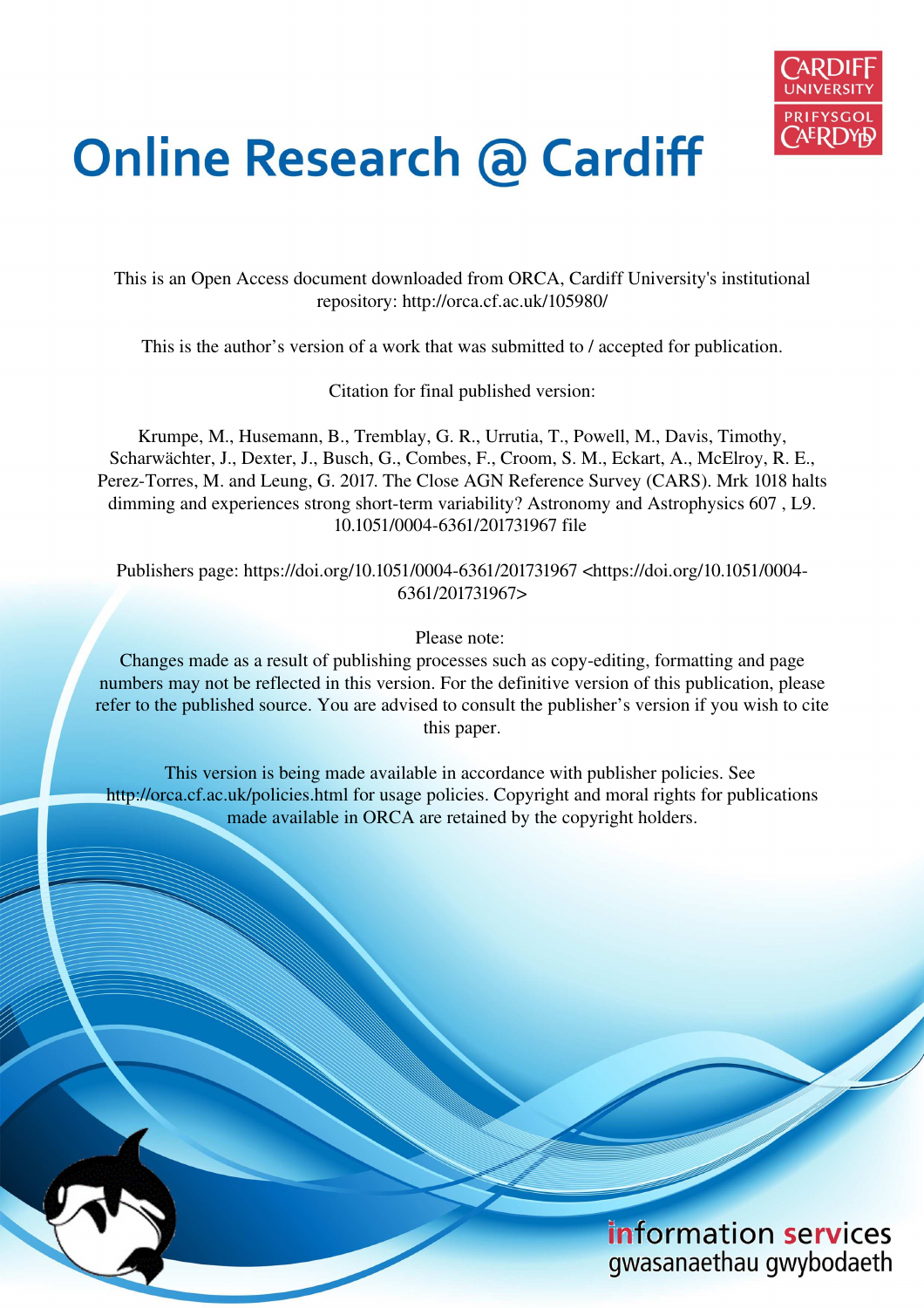LETTER TO THE EDITOR

## **The Close AGN Reference Survey (CARS)**

### Mrk 1018 halts dimming and experiences strong short-term variability<sup>\*</sup>

M. Krumpe<sup>1</sup>, B. Husemann<sup>2</sup>, G. R. Tremblay<sup>3,4</sup>, T. Urrutia<sup>1</sup>, M. Powell<sup>4</sup>, T. A. Davis<sup>5</sup>, J. Scharwächter<sup>6</sup>, J. Dexter<sup>7</sup>, G. Busch<sup>8</sup>, F. Combes<sup>9</sup>, S. M. Croom<sup>10, 11</sup>, A. Eckart<sup>8, 12</sup>, R. E. McElroy<sup>10, 11</sup>, M. Perez-Torres<sup>13</sup>, and G. Leung<sup>14</sup>

- <sup>1</sup> Leibniz-Institut für Astrophysik Potsdam, An der Sternwarte 16, 14482 Potsdam, Germany e-mail: mkrumpe@aip.de
- <sup>2</sup> Max-Planck-Institut für Astronomie, Königstuhl 17, D-69117 Heidelberg, Germany
- <sup>3</sup> Harvard-Smithsonian Center for Astrophysics, 60 Garden St., Cambridge, MA 02138, USA
- <sup>4</sup> Yale Center for Astronomy and Astrophysics, Yale University, 52 Hillhouse Ave, New Haven, CT 06511, USA
- <sup>5</sup> School of Physics & Astronomy, Cardiff University, Queens Buildings, The Parade, Cardiff, CF24 3AA, UK
- <sup>6</sup> Gemini Observatory, Northern Operations Center, 670 N. A'ohoku Pl., Hilo, Hawaii, 96720, USA
- <sup>7</sup> Max-Planck-Institut für extraterrestische Physik, Giessenbachstr. 1, 85748 Garching, Germany
- 8 I. Physikalisches Institut, Universität zu Köln, Zülpicher Straße 77, 50937 Köln, Germany
- <sup>9</sup> LERMA, Observatoire de Paris, College de France, PSL, CNRS, Sorbonne Univ., UPMC, 75014 Paris, France
- <sup>10</sup> Sydney Institute for Astronomy, School of Physics, University of Sydney, NSW 2006, Australia
- <sup>11</sup> ARC Centre of Excellence for All-sky Astrophysics (CAASTRO), Australia
- <sup>12</sup> Max-Planck-Institut für Radioastronomie, Auf dem Hügel 69, 53121 Bonn, Germany
- <sup>13</sup> Instituto de Astrofísica de Andalucía, Glorieta de las Astronomía s/n, 18008 Granada, Spain
- <sup>14</sup> Center for Astrophysics and Space Sciences, University of California, San Diego, 9500 Gilman Dr., La Jolla, CA 92093, USA

*Draft as of* October 24, 2017

#### **ABSTRACT**

After changing optical AGN type from 1.9 to 1 in 1984, the AGN Mrk 1018 recently reverted back to its type 1.9 state. Our ongoing monitoring now reveals that the AGN has halted its dramatic dimming, reaching a minimum around October 2016. The minimum was followed by an outburst rising with ∼0.25 U-band mag/month. The rebrightening lasted at least till February 2017 as confirmed by joint *Chandra* and *Hubble* observations. Monitoring was resumed in July 2017 after the source emerged from sunblock, at which point the AGN was found only ∼0.4 mag brighter than its minimum. The intermittent outburst was accompanied with the appearance of a red wing asymmetry in broad-line shape, indicative of an inhomogeneous broad line region. Mrk 1018's current flickering brightness following its rapid fade suggests either that the source has reignited, remains variable at a low level, or may continue dimming over the next few years. Discriminating between these possibilities demands continual multi-wavelength monitoring.

**Key words.** quasars: individual: Mrk 1018 – accretion, accretion disks – galaxies: evolution

#### **1. Introduction**

During a galaxy's lifetime various physical processes, many of which remain poorly understood, can both trigger and shut down a mass flow onto the central supermassive black hole (SMBH). Theoretical models (e.g., Hopkins et al. 2008) predict that an SMBH accretion reservoir can be consumed in ~10<sup>4–5</sup> years, such that the AGN transitions to a "normal" galaxy as the central engine shuts down. The AGN phase is likely episodic with a wide range of accretion ratios from one duty cycle to the next (e.g., Novak et al. 2011). In this scenario, AGN are better described as *events* rather than a discrete class of objects.

The term changing-look (CL) AGN originally referred to objects converting optical spectral type from Type 1 to Type 2 or vice-versa. More recently the definition was relaxed to AGN showing significant changes in the spectral features. It is not clear whether these objects are the extremes in a distribution of AGN variability or caused by some major discrete event in or around the central engine. A clumpy accretion disk, i.e., variable gas input, would naturally explain the absence of constant or only slowly varying accretion. The corresponding time scales would be shorter than the rotation period in the accretion disk, which is of the order of ∼ 30 years or less (depending on mass and distance from the SMBH). Accretion disks can also be warped, precessing, or lopsided. In the past, CL AGN have been explained either by variable obscuration along the line of sight, a tidal disruption event (TDE, Rees 1988), or simply a drastic change in the intrinsic accretion rate. Understanding CL AGN therefore offers an opportunity to improve our understanding of the AGN central engine and accretion process around SMBHs.

Only a few cases of the original definition of CL AGN are known, e.g., NGC 7603 (Tohline & Osterbrock 1976), NGC 7582 (Aretxaga et al. 1999), NGC 2617 (Shappee et al. 2014; Bon et al. 2016), Mrk 590 (Denney et al. 2014), HE 1135−2304 (Parker et al. 2016), SDSS

Based on observations collected at the European Organisation for Astronomical Research in the Southern Hemisphere under ESO programme(s) 098.B-0672 and 099.B-0159. The scientific results reported in this article are based on observations made by the *Chandra X-ray Observatory* and the NASA/ESA *Hubble Space Telescope.*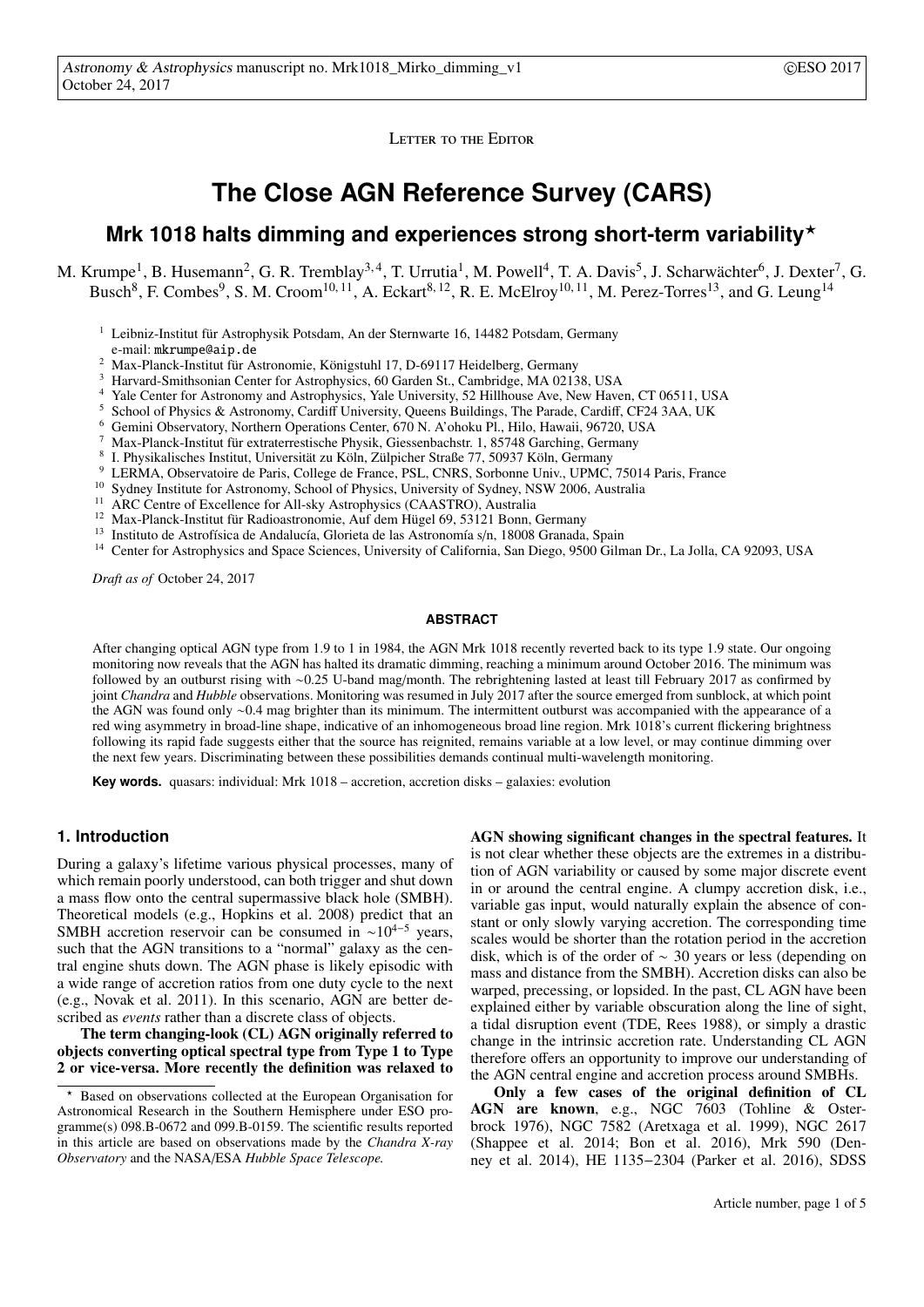J015957.64+003310.5 (LaMassa et al. 2015; Merloni et al. 2015). Significant spectral changed are found in, e.g., SDSS J1011+5442 (Runnoe et al. 2016), J01264–0839 and J2336+00172 (Ruan et al. 2016), and iPTF 16bco (Gezari et al. 2017). New monitoring projects now actively hunt for more of these unique objects (MacLeod et al. 2016).

The rarity of the changing look behavior in AGN raises many questions: are these events simply rare and unique or common but short-lived? Why and how does the AGN shut down, and how long does the shut-down process last? During shut-down, does the accretion disk disappear first or the X-ray corona that envelopes it? How fast can an AGN be reignited after it was shut down?

As part of the Close AGN Reference Survey (CARS; www.cars-survey.org), we have recently discovered a highly unique AGN in which to investigate these questions: Mrk 1018. The host galaxy of Mrk 1018 is an ongoing major merger and is one of the first-known CL AGN, which transitioned from a Seyfert 1.9 to a Seyfert 1 nucleus around 1984 (Cohen et al. 1986). The stellar mass of Mrk 1018 is log  $M_*/M_{\odot} = 10.92$ (Koss et al. 2011) and its star formation 0.6 *M*<sup>⊙</sup> yr−<sup>1</sup> (Shimizu et al. 2017). Bennert et al. (2011) find  $log (M_{BH}/M_{\odot}) = 8.15$ . The current  $L_{bol}/L_{edd}$  is around 0.03 (McElroy et al. 2016). Note that because the broad-line region (BLR) of Mrk 1018 is currently not in an equilibrium or the virial factor has changed, recent  $M_{\text{BH}}$  estimates are significant different (e.g., current faint phase: log  $(M_{BH}/M_{\odot}) = 7.4$ ; McElroy et al. 2016).

In McElroy et al. (2016) and Husemann et al. (2016), we reported that the nucleus significantly dimmed and changed type *back* to a Seyfert 1.9 between 2013–2015. Hence, Mrk 1018 is the first known CL AGN to undergo a full state change cycle, which we caught and monitored in the act of shutting down. In this letter, we present recent optical, UV, and X-ray monitoring data of Mrk 1018 which reveal that the light curve has not continued dimming. Throughout, we adopt  $H_0 = 70 \text{ km s}^{-1} \text{ Mpc}^{-1}$ ,  $\Omega_{\rm m}$  = 0.3 and  $\Omega_{\Lambda}$  = 0.7 cosmological parameters and the AB magnitude system. Uncertainties are  $1\sigma$  (68.3%) confidence intervals unless otherwise stated.

#### **2. Optical Monitoring**

#### 2.1. The Dimming of Mrk 1018

Shortly after the discovery of the optical dimming by a factor of ∼25 in mid February 2016, follow-up observations with *Chandra* and *HST* were taken. The combined *Chandra* and archival *NuStar* spectra from February 2016 reveal that Mrk 1018 still shows no detectable absorption in the X-ray spectrum (Husemann et al. 2016) consistent with the bright Seyfert 1 phase (archival *Chandra* spectrum from 2010; ID: 12868, PI: Mushotzky). Hence, the current changing look event cannot be caused by an obscuration event, but must instead be due to a significant drop in disk luminosity. LaMassa et al. (2017) reanalyzed the *Chandra* data from 2010 and 2016 as well as the *NuStar* data. They confirmed that Mrk 1018 shows no line-of-sight X-ray absorption and conclude that the variation in the Fe K $\alpha$ equivalent width between 2010 and 2016 is due to a decreasing continuum flux and not an increase in the line flux.

The significant drop in intrinsic disk luminosity is also confirmed by the decreasing luminosity at mid-IR wavelength as observed with *WISE* (Sheng et al. 2017). The most recent NEO-WISE data also indicate that the dimming stopped even in the mid-IR. However, no detailed quantification can be given



Fig. 1. *U* band light curve of the AGN nucleus between June 2016 and October 2017 after subtraction of the host galaxy contribution. The inset shows the entire *U* band light curve since 2000 for comparison as presented in (McElroy et al. 2016). The gray area in the inset highlights the coverage of the zoom-in axes. The substantial sunblock period in 2017, where it is unobservable, is indicated by the black hatched area. The date of our joint *Chandra* and *HST* observation isis shown as the green dashed line.

because of the low spatial resolution and the substantial host galaxy contamination. This suggests that the circumnuclear dust, usually referred to as the torus, is exposed to a significantly lower incident radiation field as well. Since the brightness of Mrk 1018 appeared to be stable for several decades and the dimming does not follow an expected  $t^{-5/3}$  law, a TDE is unlikely. Two possible scenarios to explain the significant luminosity variations of Mrk 1018 on a few years timescales were discussed in Husemann et al. (2016): 1) a binary SMBH interaction, or 2) self-regulated accretion through accretion disk winds.

#### 2.2. Reaching <sup>a</sup> minimum in October 2016

In response to our discovery that Mrk 1018 has faded by an order of magnitude within just a few years, we started an optical monitoring program with the VLT-VIMOS instrument (Le Févre et al. 2003). Deep *U* band images with 600 s total integration time each were obtained between June 2016 and January 2017 and from July 2017 until now with an average cadence of ∼ 2 weeks. The images were reduced with the ESO VIMOS pipeline and accurate relative photometric calibration was achieved with a reference star 60′′ away from the nucleus.

We perform a 2D imaging fitting with galfit (Peng et al. 2010) of all images to decompose the light of the AGN nucleus and the host galaxy. After masking out the tidal features of this major merger system, the main body of the host galaxy can be reasonably well described by a single Sércic profile. We fixed the parameters of the model to  $n = 3.9$ ,  $r_e = 14.37''$ ,  $b/a = 0.85$ and PA=−85◦ which are guided by a best fit model of the deep co-added SDSS Stripe 82 model that we already used to generate the long term light curve in McElroy et al. (2016). The resulting *U* band light curve of the AGN component is shown in Fig. 1. The *U* band magnitude of the host galaxy component, which is the only other free parameter left for the 2D fitting, is 16.09 mag with an rms error of 0.01 mag. We adopt an  $1\sigma$  error of 0.05 mag for the AGN brightness to account for systematic uncertainties of the AGN-host galaxy deblending. A minimum brightness level of  $m_{U,AGN} \sim 19.3$  mag was reached in October 2016.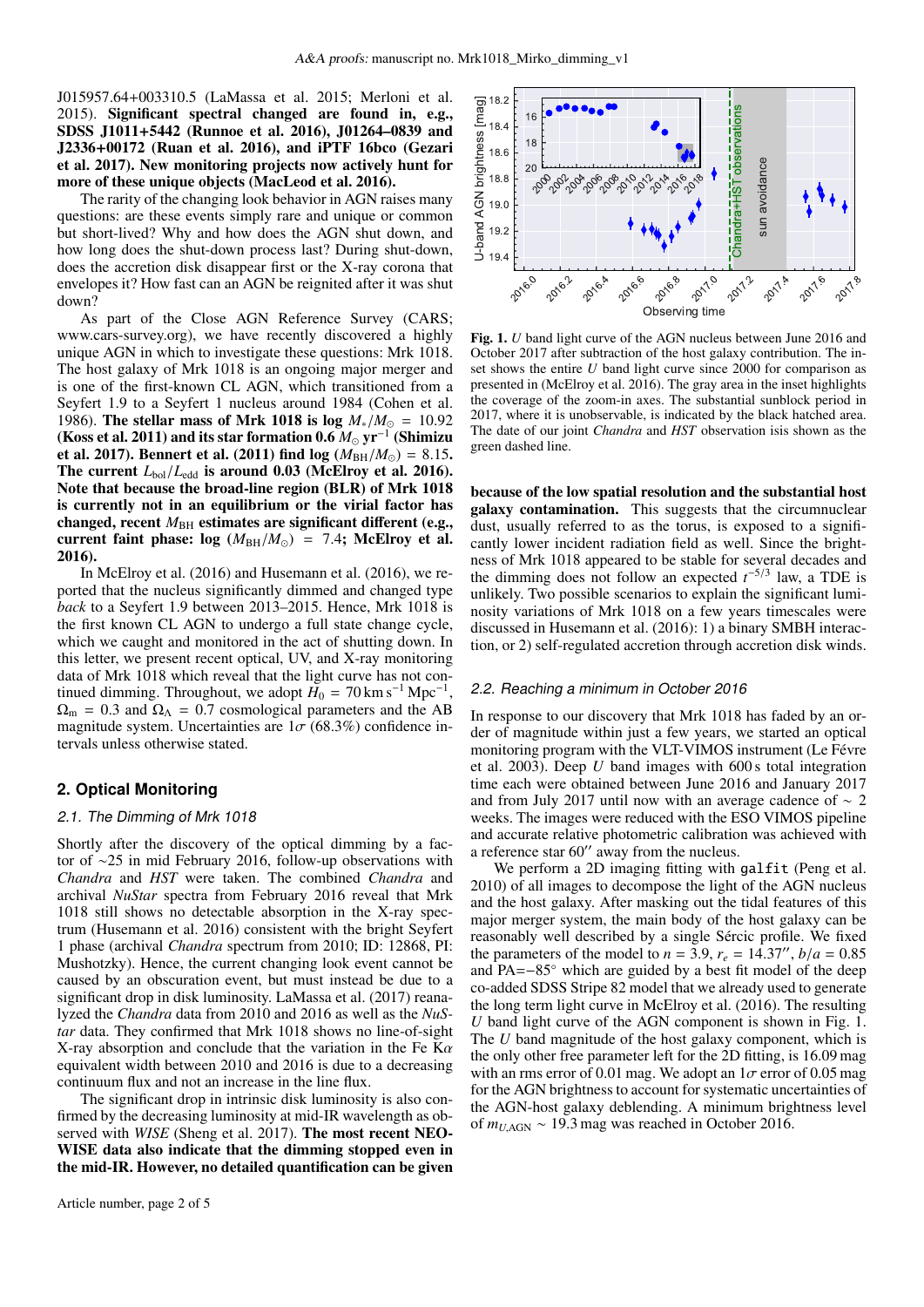

Fig. 2. Comparison of the X-ray spectra of Mrk 1018 at three epochs (2010, 2016, and 2017). For all data, we show the best-fit model. Note that these observed spectra are not unfolded by the telescope response.

Table 1. Best-fit model parameters of *Chandra* spectra.

| Epoch                 |                 | $f_{0.5-2keV}$                                     | $f_{2-10keV}$   |
|-----------------------|-----------------|----------------------------------------------------|-----------------|
|                       |                 | $[10^{-12}$ erg cm <sup>-2</sup> s <sup>-1</sup> ] |                 |
| $\overline{2010}$ Nov | $1.70 \pm 0.03$ | $4.96 \pm 0.15$                                    | $9.26 \pm 0.19$ |
| 2016 Feb              | $1.62 \pm 0.03$ | $0.58 \pm 0.02$                                    | $1.25 \pm 0.03$ |
| 2017 Feb              | $1.63 \pm 0.02$ | $1.12 \pm 0.02$                                    | $2.32 \pm 0.03$ |

Notes. The intrinsic absorption  $(N_H)$  is consistent with zero at all epochs. Fluxes are corrected for Galactic absorption.

#### 2.3. The outburst of Mrk 1018

Unexpectedly, the nucleus began to brighten again since October 2016, by ∼0.25 mag/month. The re-brightening lasted at least until February 2017, when our joint *Chandra* and *HST* observations were executed (see Sections 3 and 4) just before this equatorial source passed into sunblock. Monitoring was resumed in July 2017, revealing a variable brightness of  $\pm 0.1$  mag around  $m_{U,AGN} \sim 18.9$  mag. The current brightness level is still ∼0.4 mag higher than during the minimum state in October 2016 (Fig. 1). We have confirmed that the host galaxy brightness remains constant within a nominal uncertainty. The outburst was apparently very short with an unknown peak brightness.

#### **3. X-ray View on Mrk 1018 during the Outburst**

The latest *Chandra* observation of Mrk 1018 was taken on 2017- 02-17 (ID: 19560, PI: Krumpe) with ACIS-S for ∼50 ks. The spectra were extracted with the CIAO package (4.9) and the latest CALDB files (4.7.3) using standard setting for point sources. Since Pile-up is only affecting the central pixel with a likelihood of ∼1%, we ignore the effects of pile up and create a standard source and background spectrum. The spectrum is grouped with a minimum binning of 20 counts.

We fit the X-ray spectra using Xspec version 12.9.1e (Arnaud 1996) in the 0.5–8 keV energy range. We use the cosmic abundances of Wilms et al. (2000) and the photoelectric absorption cross sections provided by Verner et al. (1996). We fit a model consisting of an intrinsically absorbed power law, a narrow Gaussian line profile fixed at a rest-frame energy of 6.4 keV (width  $\sigma = 0.1$  keV), and absorption by Galactic neutral hydrogen ( $N_{\text{HI,Gal}} = 2.43 \times 10^{20} \text{ cm}^{-2}$ , Kalberla et al. 2005). The 90% upper limit on the intrinsic  $N_H$  is  $1 \times 10^{20}$  cm<sup>-2</sup> consistent with no neutral absorption along the line of sight in excess over the Galactic column. We tentatively detect a narrow Fe K $\alpha$  line with  $2.6\sigma$  (EW=0.14<sup>+0.05</sup> keV). The best-fit photon index (slope of the X-ray spectrum) is  $\Gamma = 1.63 \pm 0.02 \left( \frac{\Delta \chi^2}{d.o.f.} \right) = 298/271$ ,



Fig. 3. *Top*: FUV spectra of Mrk 1018 from 1984 till 2017. *Bottom*: Ratio of the 2017 and 2016 *HST*/COS spectra, with a 357 day temporal baseline. Median filtering is applied to suppress the continuum noise. The horizontal dashed line highlights a continuum scale factor of 1.5.

freezing the intrinsic  $N_{\text{H}}$  = 0). This model yields Galactic absorption-corrected fluxes of  $f_{0.5-2\text{keV}} = 1.1 \times 10^{-12} \text{ erg cm}^{-2}$  $s^{-1}$  and  $f_{2-10 \text{ keV}} = 2.3 \times 10^{-12}$  erg cm<sup>-2</sup> s<sup>-1</sup>, which corresponds to rest-frame luminosities of  $L_{0.5-2\text{keV}} = 4.6 \times 10^{42} \text{ erg s}^{-1}$  and  $L_{2-10 \text{ keV}} = 9.5 \times 10^{42} \text{ erg s}^{-1}.$ 

This model yields Galactic absorption-corrected fluxes of  $f_{0.5-2\text{ keV}} = 1.1 \times 10^{-12} \text{ erg cm}^{-2} \text{ s}^{-1} \text{ and } f_{2-10\text{ keV}} = 2.3 \times 10^{-12}$ erg cm<sup>-2</sup> s<sup>-1</sup>, which corresponds to rest-frame luminosities of  $L_{0.5-2 \text{ keV}} = 4.6 \times 10^{42} \text{ erg s}^{-1}$  and  $L_{2-10 \text{ keV}} = 9.5 \times 10^{42} \text{ erg s}^{-1}$ .

We reanalyze the 2010 and 2016 *Chandra* data in the same manner as described above to minimize systematic uncertainties. Best-fit model parameters for the three *Chandra* epochs are given in Table 1. A direct comparison of all Mrk 1018 data obtained with *Chandra* is shown in Fig. 2. The photon indices in 2016 and 2017 are consistent with each other. Due to the limited signal-to-noise ratio in all *Chandra* observations, the decrease in photon index in 2016 and 2017 compared to the 2010 observation is not significant ( $\sim$ 2 $\sigma$ ) when considering the uncertainties.

The data from 2017 can be equally well fit  $(\Delta \chi^2 / d.o.f.$  = 298/272) when using the above-mentioned model tbabs\*(zpowerlaw+zgauss) frozen to the 2016 best-fit model and only allowing the 2017 spectrum to vary globally in normalization as well as the Fe line flux free to vary. The best-fit reveals a scaling factor of  $1.92 \pm 0.02$ . No obvious systematic difference between fitting the data with the 2016 best-fit model or a free fit are found. The fact that the broad-band X-ray spectrum only shows a scaling in flux but not in shape is also verified when comparing the change in 0.5–2 and 2–10 keV fluxes between both observations.

#### **4. Broad emission-line variations**

FUV spectroscopy with *HST*/COS using the G140L grism was obtained quasi-simultaneously with the *Chandra* observation on 2017 February 18 (ID: 14853, PI: M. Krumpe) over 2 orbits. The data was processed by the standard COS pipeline and the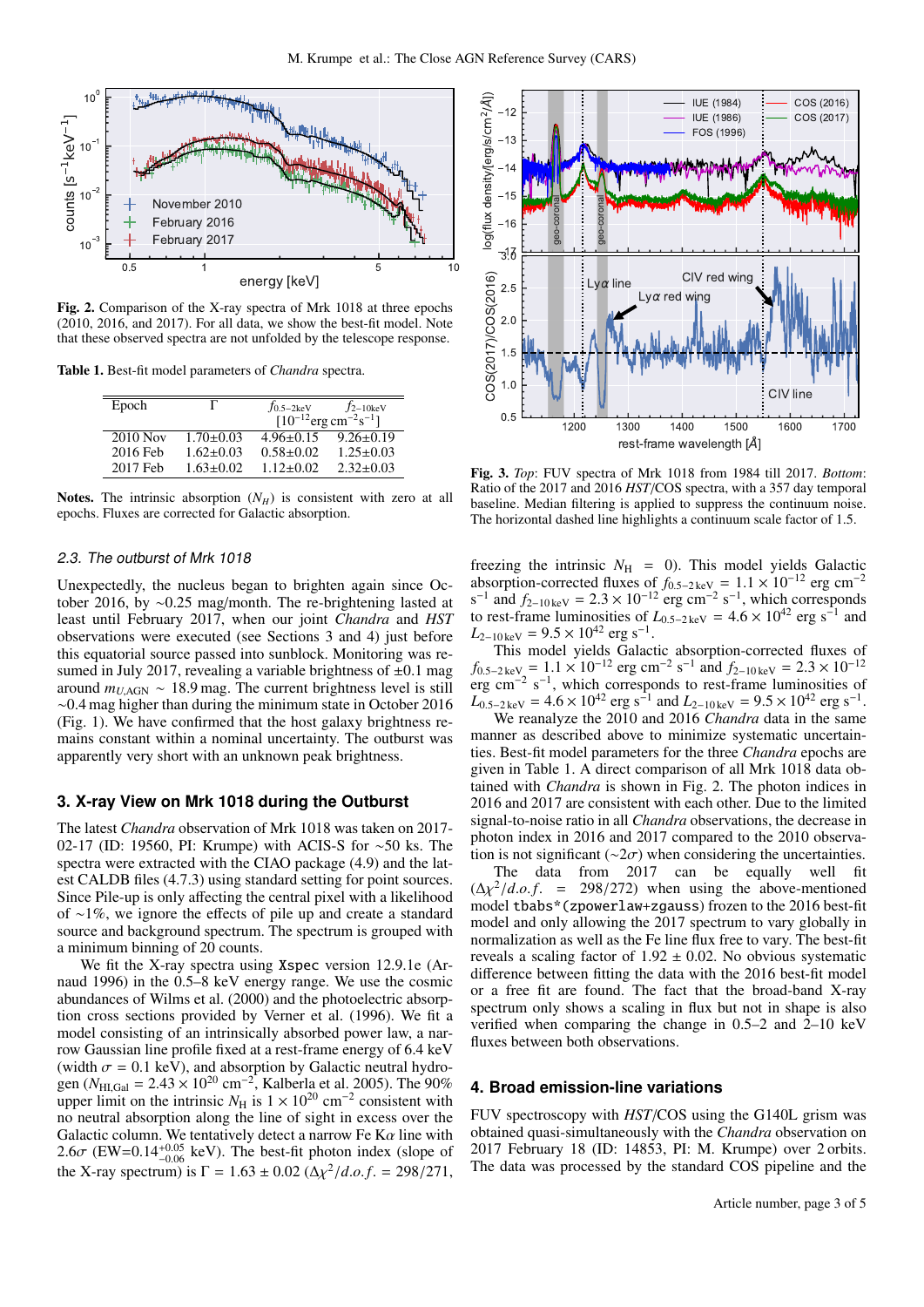

Fig. 4. *Top*: Evolution of the broad H $\alpha$  line of Mrk 1018. Aperture spectra (3′′ diameter) from MUSE and three representative VIMOS IFU observations. Matching offset stellar continua model are shown. *Bottom:* Difference spectra with respect to the minimum spectrum in October 2016. A constant stellar continuum is subtracted in each spectrum, but offset in flux to take into account the varying AGN continuum emission.

calibrated spectrum is shown in Fig. 3 (upper panel) compared to several archival FUV spectra. The FUV continuum flux increased by a factor of ∼1.5 between 2016 and 2017 (357 days) which is close but slightly lower than the increase in X-ray luminosity during the outburst. Interestingly, the broad  $Ly\alpha$  and C iv lines show prominent shape changes between 2016 and 2017. We highlight the changes in the lower panel of Fig. 3 by dividing the spectra. While the central  $Ly\alpha$  line core dimmed, the red wing of the Ly $\alpha$  and C iv lines significantly increased in flux.

We have also undertaken spectroscopic monitoring of the broad H $\alpha$  line with VIMOS in IFU mode using the highresolution red grism over a FoV of  $27'' \times 27''$ . A reference star 60′′ away is observed twice together with Mrk 1018, enabling accurate relative spectrophotometry. The VIMOS IFU data are reduced with our own Py3D IFU data reduction package (Husemann et al. 2013, 2014). In Fig. 4 we compare the spectrum observed with MUSE in 2015 with three representative spectra obtained around the minimum in 2016, the last one in January 2017 and the first spectrum after sun block in July 2017. In contrast to the FUV spectrum, which entirely scales with AGN luminosity, the optical spectra include additive components from the host galaxy and narrow emission line regions. Thus, Fig. 3 uses ratio between spectra and Fig. 4 flux difference for comparison.

Despite some narrow-line residuals, the spectra reveal that the blue  $H\alpha$  line asymmetry seen with MUSE in 2015 has faded away. This blue asymmetry was not present during the bright Type 1 AGN phase, and has likely appeared now because the *red wing* of  $H\alpha$  disappeared amid the dimming phase as discussed in McElroy et al. (2016). More importantly, we confirm that the prominent red wing asymmetry in  $Ly\alpha$  and C iv is not present in Hα line only one month before the *HST* observations were taken. This confirms that the extreme red wing asymmetry in the FUV lines are directly associated with the outburst. It corresponds ei-

ther to an asymmetry in the BLR with a distance of less than 4 light weeks from the SMBH, or might correspond to a distinct accreting object with its own BLR.

#### **5. Discussion and Summary**

Unexpectedly, the nucleus of Mrk 1018 reached a minimum brightness in October 2016 followed by a short outburst. The nucleus is currently  $\Delta U \sim 0.4$  mag brighter than during the minimum a few months ago which indicates that Mrk 1018 interrupted or ended its extra-ordinary dimming phase. If the global dimming really has ended, the minimum brightness of Mrk 1018 was only an order of magnitude fainter than in the bright phase. This would be a substantially different behavior compared to the CL AGN Mrk 590 (Denney et al. 2014) which dimmed by a factor of ∼100 in a few years after a three-decade long bright Type 1 AGN phase. This raises the question as to whether or not the same physical processes are causing the rapid disk luminosity drop in the CL AGN Mrk 1018 and Mrk 590.

The evolution in the shape of the broad emission lines encodes crucial information on structure of the BLR around the AGN. Many AGN display significant changes in their broad line shapes including CL AGN, e.g. NGC 5548 (Bon et al. 2016) or NGC 2617 (Oknyansky et al. 2017). In the case of Mrk 1018, the blue wing asymmetry in the broad-line shape during the global dimming phase (McElroy et al. 2016) faded away after 2015, whereas a prominent red wing asymmetry appeared less than 4 weeks of the brief outburst. Those line shape variations may be related to asymmetries in the BLR distribution, accretion disk winds, or even a close binary AGN which varies independently in accretion disk luminosity and BLR response.

Between the bright Seyfert 1 phase and 2016 the UV and Xray flux dropped by a factor of ∼17 and ∼8, respectively (Husemann et al. 2016), but these observations were taken several years apart in the bright phase. The quasi-simultaneous UV and X-ray observations from 2016 and 2017 showed that the flux increases during the apparent outburst in 2017 shared similar amplitudes (factors of 1.5 and 1.9, respectively). Thus, the X-ray corona and accretion disk are responding in a nearly identical fashion. Both regions must be within a light travel time of less than or around a year, and perhaps as short as a few months, given the short outburst time as seen in the *U* band.

The details of the underlying physical processes driving the apparently complex evolution of Mrk 1018 cannot be constrained with the data currently available. A better understanding of Mrk 1018's central engine now awaits reverberation mapping of the BLR over a far longer temporal baseline, combined with multi-wavelength monitoring of the accretion disk emission and its interaction with the X-ray corona. That the dimming has possibly halted enables continuous high S/N monitoring of the AGN, at least for the time being. The accretion disk of Mrk 1018 is nevertheless likely in an unstable state, and may brighten or fade with little warning. We therefore expect that ongoing radiothrough-X-ray monitoring of Mrk 1018 will yield exciting discoveries over the coming years.

*Acknowledgements.* MK acknowledges support by DFG grant KR 3338/3-1 and DLR 50OR1802. GRT acknowledges support from NASA through the Einstein Postdoctoral Fellowship Award Number PF-150128, issued by the Chandra Xray Observatory Center, which is operated by the Smithsonian Astrophysical Observatory for and on behalf of NASA under contract NAS8-03060. MAPT acknowledges support from the Spanish MINECO through grants AYA2012- 38491-C02-02 and AYA2015-63939-C2-1-P. TAD acknowledges support from a Science and Technology Facilities Council Ernest Rutherford Fellowship. Parts of this research were conducted by the Australian Research Council Centre of Excellence for All-sky Astrophysics (CAASTRO), through project number